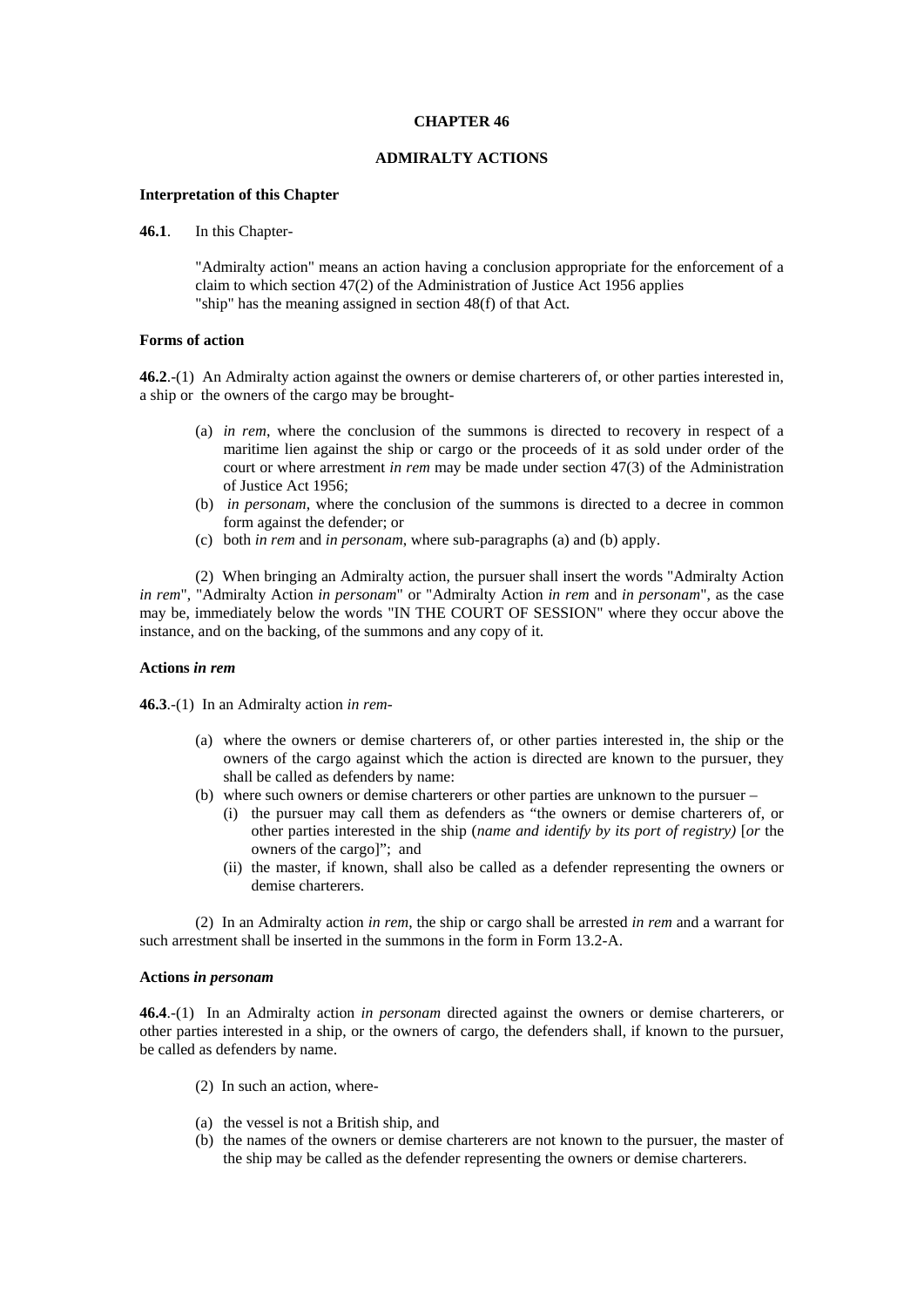(3) In an action to which paragraph (2) applies, any warrant to arrest to found jurisdiction shall be executed against the master of the ship in his representative capacity.

(4) In an action to which paragraph (2) applies, any decree shall be pronounced against the master in his representative capacity.

(5) A decree in an Admiralty action in personam may be pronounced against an owner or demise charterer of, or other party interested in, the ship or the owner of the cargo only where that owner or demise charterer or other party interested, as the case may be, has been called or added as a defender.

### **Sale of ship or cargo**

**46.5**.-(1) This rule shall not apply to the sale of a cargo arrested on the dependence of an Admiralty action *in personam*

(1A) Where section 47E of the Administr[a](#page-1-0)tion of Justice Act  $1956<sup>a</sup>$  applies, the pursuer may apply for an order for the sale of the ship by public auction or private bargain.

(1B) Where the owner or demise charterer of the ship has made payment of the sum due under section 47E(2)(a) of the Administration of Justice Act 1956  $<sup>b</sup>$  $<sup>b</sup>$  $<sup>b</sup>$ , or has tendered the sum due under</sup> section 47E(2)(b) of that Act and that tender has not been accepted within a reasonable time, the owner or demise charterer may apply t the court for an order declaring that the arrestment ceased to have effect from a specified date.

- (2) Where, in an Admiralty action or an action of declarator and sale of a ship-
- (a) the court makes a finding that the pursuer has a claim which falls to be satisfied out of an arrested ship or cargo, or
- (b) a decree for a sum of money has been granted in an action in which a ship has been arrested on the dependence, the pursuer may apply by motion for an order for the sale of that ship or a share in it, or the cargo, as the case may be, by public auction or private bargain.

(3) Before making such an order, the court shall remit to a reporter for the purpose of obtaining-

- (a) an inventory of,
- (b) a valuation and recommended upset price for, and
- (c) any recommendation as to the appropriate advertisement for the sale of, the ship, share or cargo.

(4) Where a remit is made under paragraph (3), the pursuer shall instruct the reporter within 14 days after the date of the interlocutor making the remit and be responsible, in the first instance, for payment of his fee.

(5) On completion of a report following a remit under paragraph (3), the reporter shall send the report and a copy for each party to the Deputy Principal Clerk.

- (6) On receipt of such a report, the Deputy Principal Clerk shall-
- (a) give written intimation to each party of receipt of the report;
- (b) request the pursuer to show to him a discharge in respect of the fee for which he is responsible under paragraph (4); and
- (c) after sight of such a discharge-
	- (i) lodge the report in process;

<span id="page-1-0"></span>**<sup>a</sup>** 1956 c.46

<span id="page-1-1"></span>**<sup>b</sup>** 1956 c.46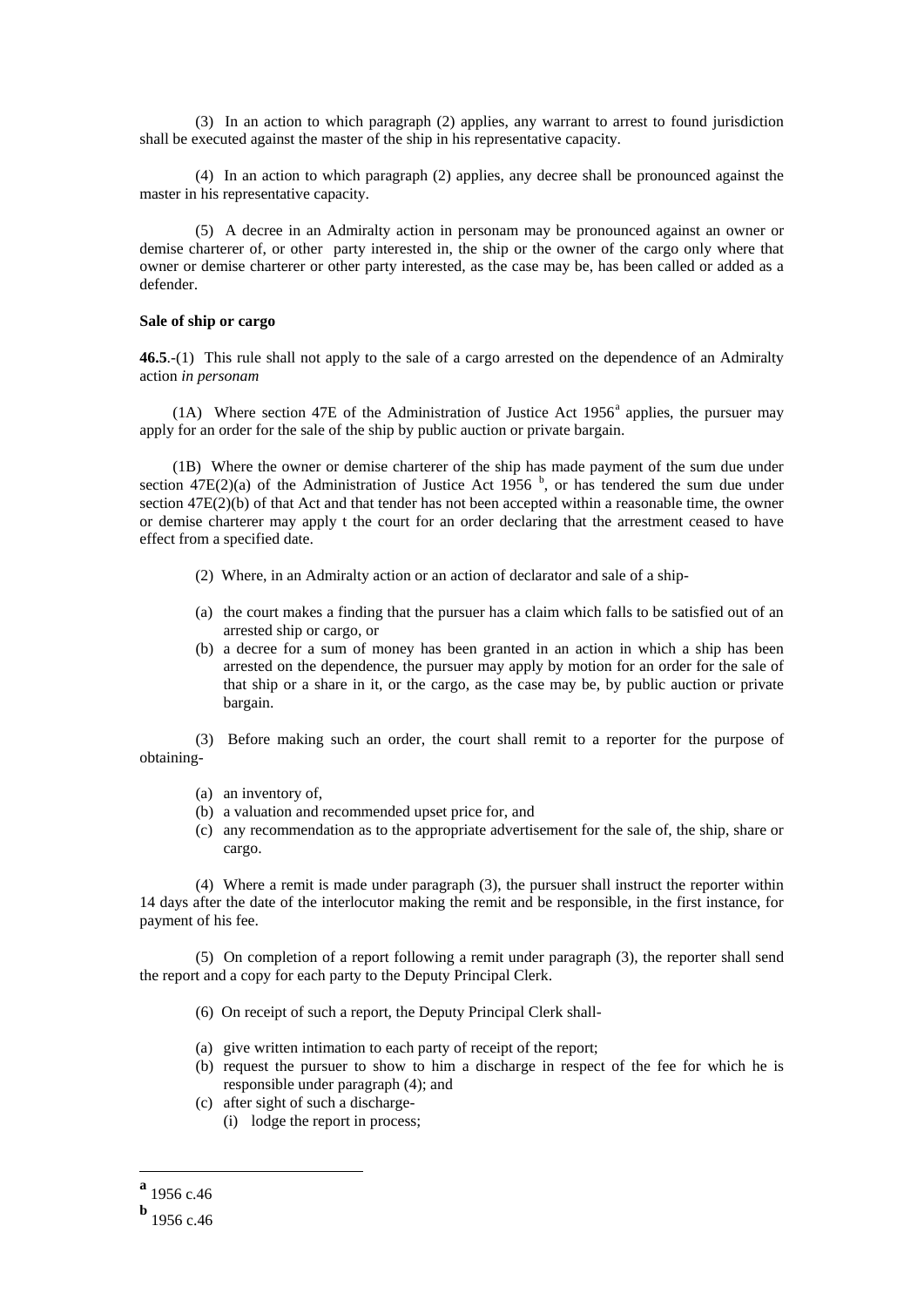- (ii) give written intimation to each party that this has been done and that he may uplift a copy of the report from process; and
- (iii) cause the action to be put out on the By Order Roll before the Lord Ordinary.

(7) Where the court orders the sale of a ship, share or cargo, the conduct of the sale, including any advertisement of it, shall be under the direction of the Deputy Principal Clerk.

(8) Where such a sale is the sale of a ship or a share in it, the interlocutor ordering the sale shall include a declaration that the right to transfer the ship or share to the purchaser is vested in the Deputy Principal Clerk.

(9) Where, in such a sale, no offer to purchase the ship, share or cargo, as the case may be, has reached the upset price, the pursuer may apply by motion for authority to expose such ship, share or cargo for sale at a reduced upset price.

(10) The proceeds of such a sale shall be consigned into court, under deduction of all dues to the date the court adjudges the ship, share or cargo to belong to the purchaser under paragraph (11)(a), payable to Her Majesty's Customs and Excise or to the port or harbour authority within the jurisdiction of which the ship or cargo lies and in respect of which such port or harbour authority has statutory power to detain the ship or cargo.

- (11) On consignation being made under paragraph (10), the court shall-
- (a) adjudge the ship, share or cargo, as the case may be, declaring the same to belong to the purchaser, freed and disburdened of all bonds, mortgages, liens, rights of retention and other incumbrances affecting it and ordering such ship, share or cargo to be delivered to the purchaser on production of a certified copy of the interlocutor pronounced under this sub-paragraph; and
- (b) order such intimation and advertisement, if any, for claims on the consigned fund as it thinks fit.
- (12) The court shall, after such hearing or inquiry as it thinks fit-
- (a) determine all questions of expenses;
- (b) rank and prefer any claimants in order of preference; and
- (c) make such other order, if any, as it thinks fit.

### **Ship collisions and preliminary acts**

**46.6**.-(1) Subject to rule 46.7 (applications to dispense with preliminary acts), this rule applies to an Admiralty action of damages arising out of a collision between ships at sea.

(2) An action to which this rule applies may be brought *in rem, in personam* or *in rem* and *in personam*

(3) A summons in such an action shall not contain a condescendence or pleas-in-law.

(4) Where such an action is brought in personam, the conclusion of the summons shall contain sufficient detail to enable the defender to identify the date and place of, and the ships involved in, the collision.

(5) Within 7 days after the summons has called, the pursuer shall lodge in process a sealed envelope containing-

- (a) a preliminary act in Form 46.6; and
- (b) a brief condescendence and appropriate pleas-in-law.

(6) Within 28 days after the preliminary act for the pursuer has been lodged under paragraph (5), the defender shall lodge in process a sealed envelope containing a preliminary act in Form 46.6.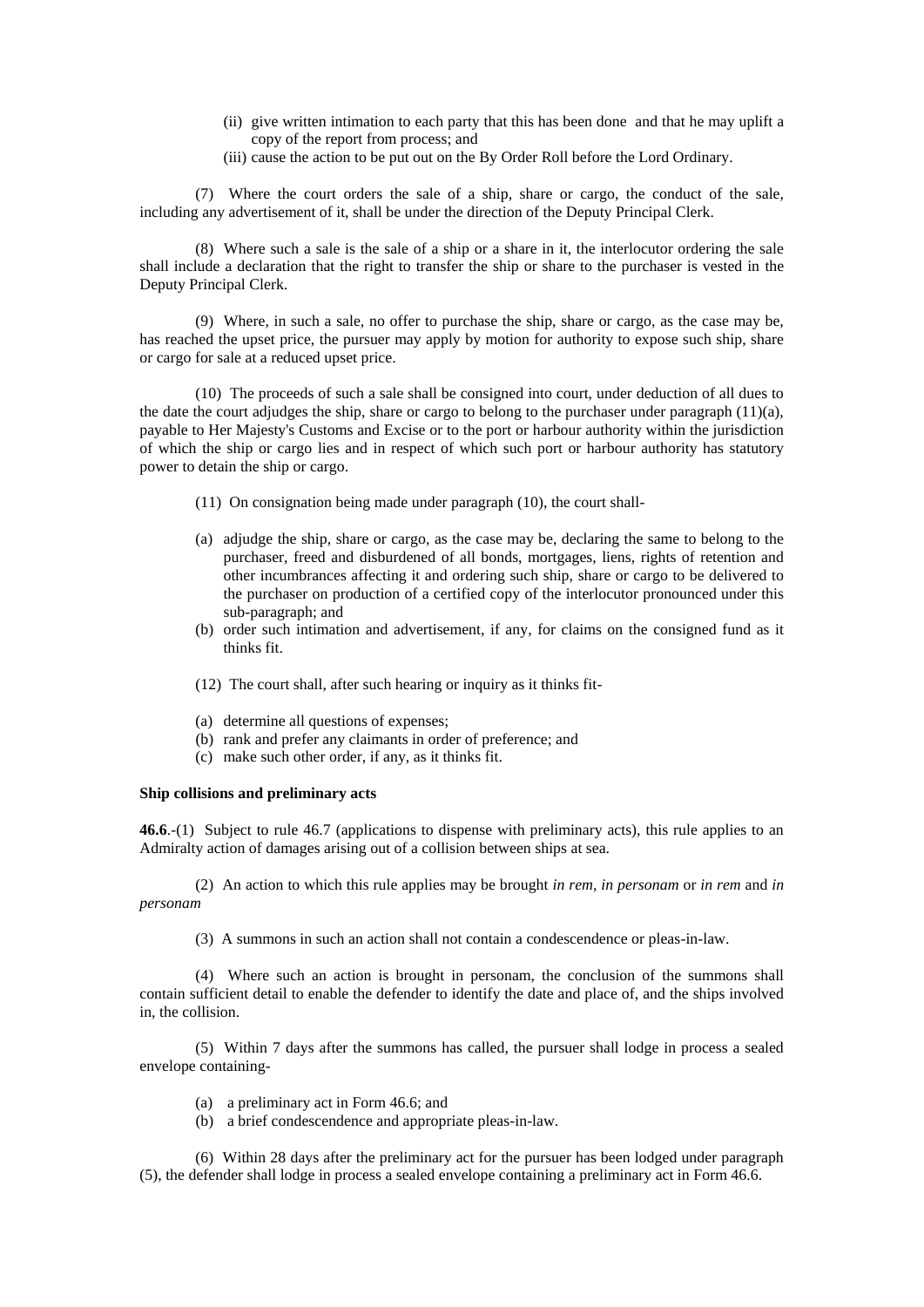(7) A party who lodges a preliminary act under paragraph (5) or (6) shall not send a copy of it to any other party.

(8) On the lodging of a preliminary act by the defender under paragraph (6), a clerk of session in the General Department shall-

- (a) open both sealed envelopes;
- (b) mark the contents of those envelopes with appropriate numbers of process; and
- (c) give written intimation to each party that sub-paragraphs (a) and (b) have been complied with.

(9) On receipt of the written intimation under paragraph  $(8)(c)$ , the pursuer and defender shall exchange copies of the contents of their respective envelopes.

(10) Within 7 days after the sealed envelopes have been opened up under paragraph (8), the defender may lodge defences to the action in process and any counterclaim on which he proposes to found.

(11) Within 7 days after a counterclaim has been lodged under paragraph (10), the pursuer may lodge answers to it in process.

(12) Within 14 days after defences have been lodged under paragraph (10) or answers have been lodged under paragraph (11), whichever is the earlier, the pursuer shall make up an open record with a copy of each of the preliminary acts appended to it; and Chapter 22 (making up and closing records) shall, subject to paragraph (13) of this rule, apply to the action as it applies to an ordinary action.

(13) No amendment, adjustment or alteration may be made to a preliminary act except by order of the court.

#### **Applications to dispense with preliminary acts**

**46.7**.-(1) Within 7 days after the date on which the summons has called, any party may apply for an order to dispense with preliminary acts in an action to which rule 46.6 applies.

(2) An application under paragraph (1) shall be made by minute craving the court to dispense with preliminary acts and setting out the grounds on which the application is made.

(3) Before lodging such a minute in process, the party making the application shall intimate a copy of the minute, and the date on which it will be lodged, to every other party.

(4) Any other party may lodge in process answers to such a minute within 14 days after such a minute has been lodged.

(5) After the expiry of the period mentioned in paragraph (4), the court may, on the motion of any party, after such further procedure, if any, as it thinks fit, dispense with preliminary acts.

Where the court dispenses with preliminary acts, the pursuer shall lodge a condescendence with appropriate pleas-in-law within such period as the court thinks fit; and the action shall thereafter proceed in the same way as an ordinary action.

(7) Where the court refuses to dispense with preliminary acts, it shall ordain a party or parties, as the case may be, to lodge preliminary acts under rule 46.6 within such period as it thinks fit.

(8) An interlocutor dispensing or refusing to dispense with preliminary acts shall be final and not subject to review.